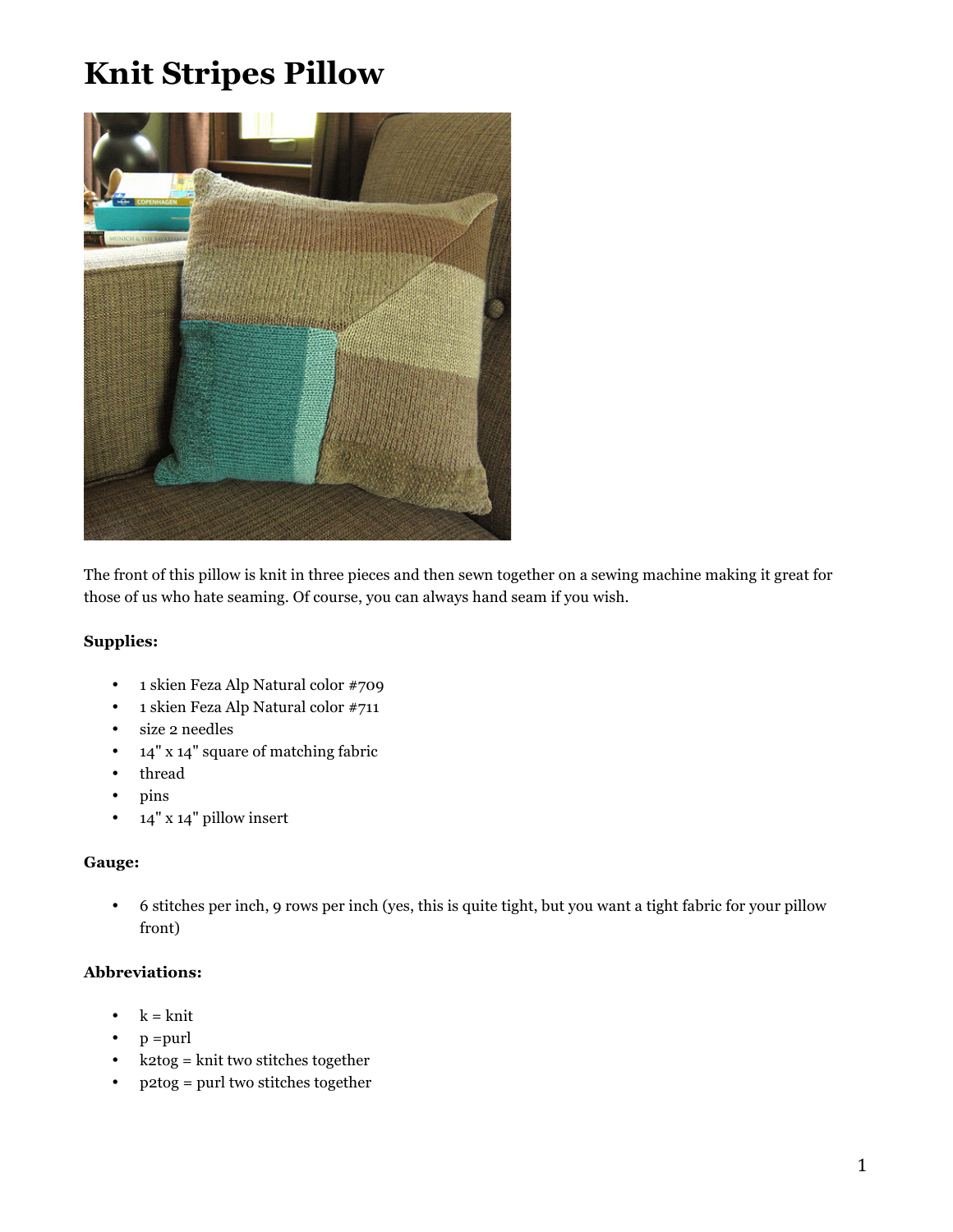# **Knit the Pillow Front Pieces:**

## **Piece 1 – Using blue**

Cast on 43 stitches. Work in stockinette until piece measures 7 inches. Bind off.

## **Piece 2 – Using tan**

Cast on 43 stitches. Work in stockinette until piece measures 7 inches.

For the rest of the piece you will decrease on two rows and then do one row straight until there is one stitch left. On knit rows – knit until the last 3 stitches, k2tog, k1 On purl rows – p1, p2tog, purl until end of row

Piece 2 should be about 14 inches long.

### **Piece 3 – Using tan**

Cast on 86 stitches

Work one row even.

For the rest of the piece you will decrease on two rows and then do one row straight until there are 42 stitches left. On knit rows – knit until the last 3 stitches, k2tog, k1 On purl rows – p1, p2tog, purl until end of row

Bind off remaining stitches.

### **Sew the Pillow Together:**

Steam block the pillow front pieces with an iron.



Pin the pillow pieces together with right sides facing each other. Sew all the pieces together with a 1/2" seam allowance (or as close as you can get, its a little trickier getting an exact seam allowance size with rolling knitting